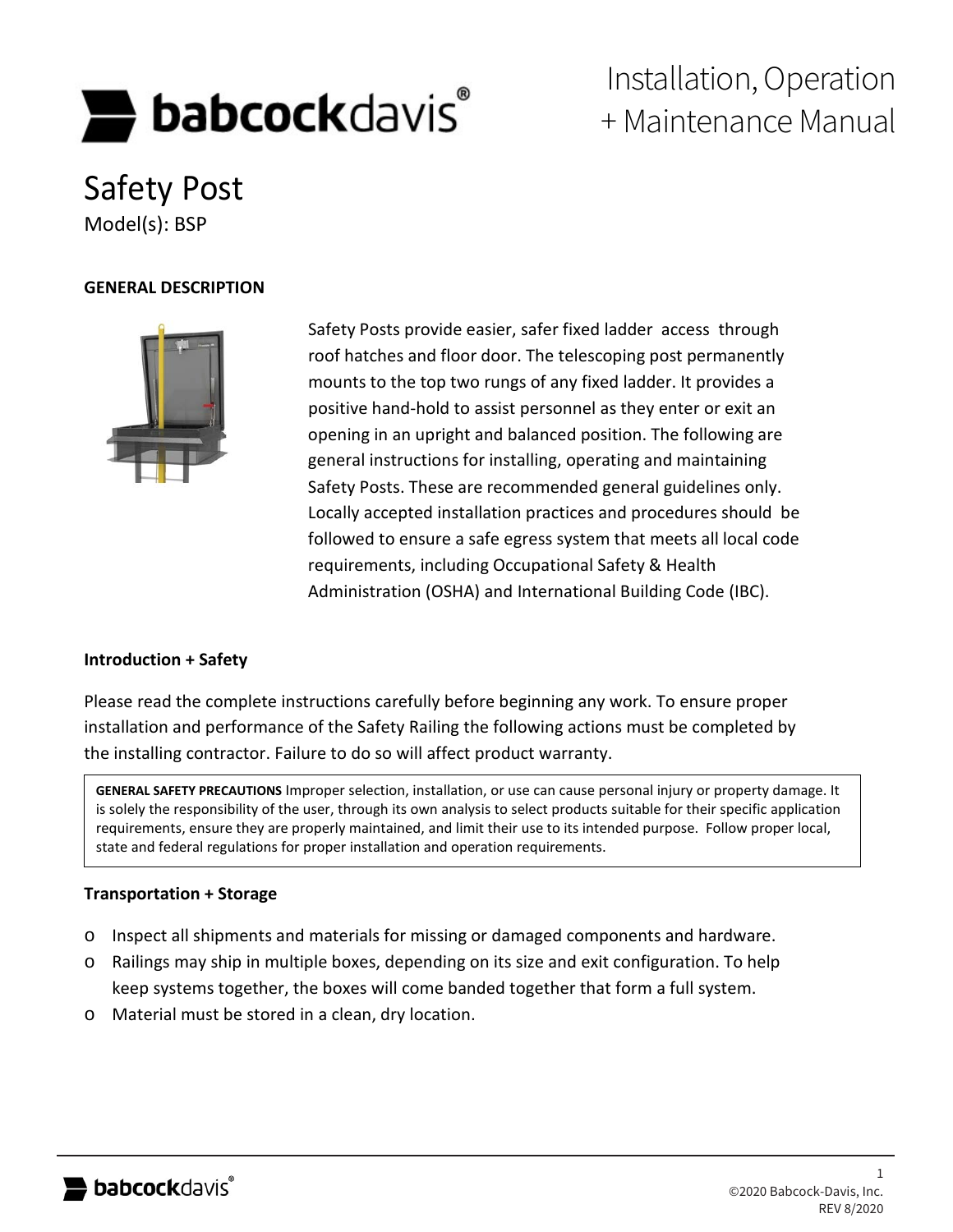# **Preparation**

| <b>ITEM NO.</b> | <b>DESCRIPTION</b>                     | QTY |
|-----------------|----------------------------------------|-----|
|                 | Lifting handle                         |     |
| 2               | Release Assembly with Handle           |     |
| 3               | <b>Extend Position Locking Bracket</b> |     |
| 4               | <b>Constant Force Balancing Spring</b> |     |
| 5               | Square Tubing - 1.5"                   |     |
| 6               | Square Tubing - 2"                     |     |
|                 | <b>Mounting Channel</b>                |     |
|                 | SST Mounting Brackets and Hardware     |     |

#### Tools

- o Level
- o Marking tool Drill
- o 7/16" drill bit (if attaching directly to ladder riser)
- o 9/16" socket





#### **INSTALLATION**

#### **Attachment to Ladder**

Note: Two people are recommended when installing the safety post on a ladder that is already mounted to the wall.

- 1. Place the post on the wall side of the ladder. *Figure 2*
- 2. Attach to two rungs as indicated in F*igure 2.*
- 3. Tighten bolts